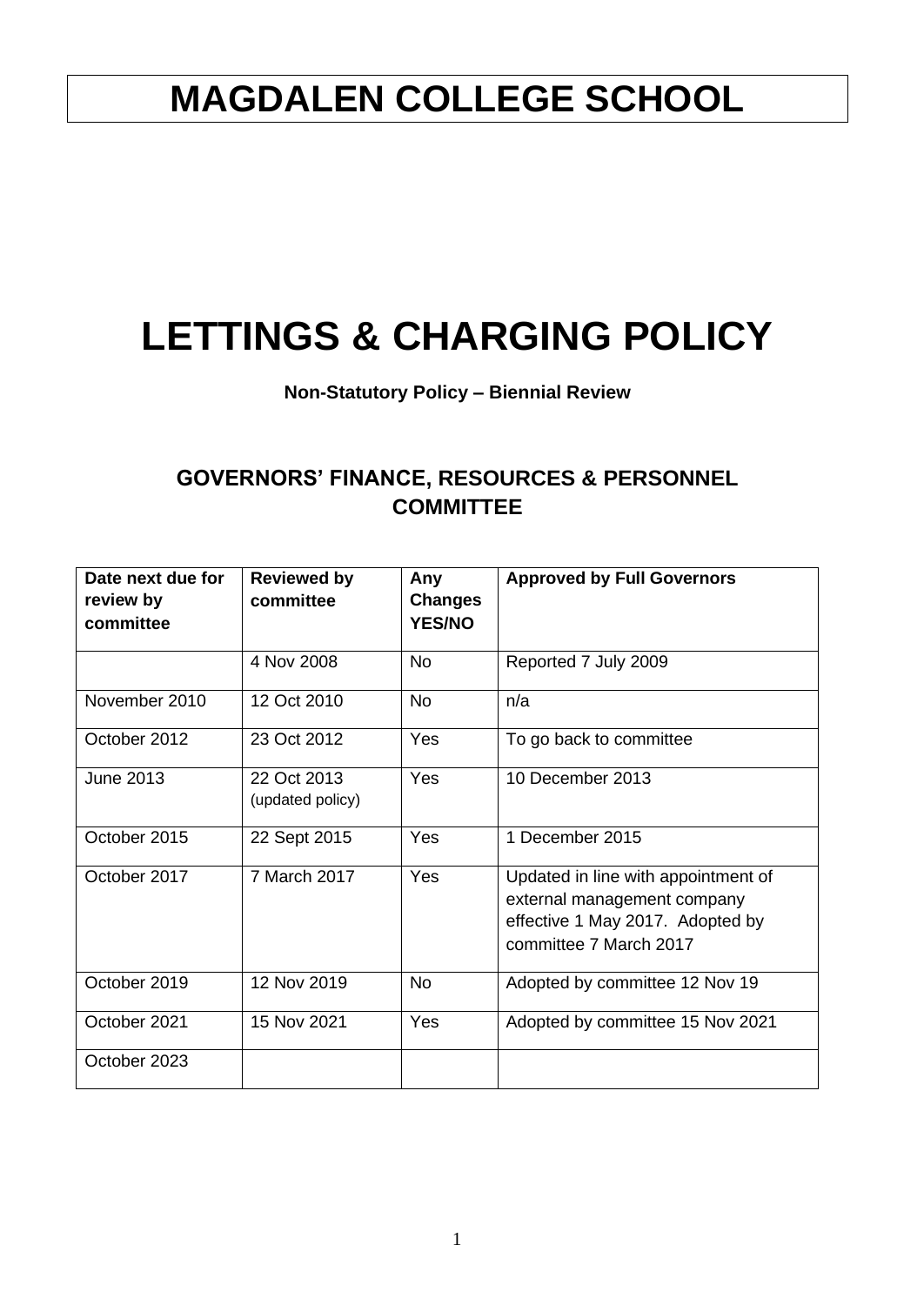## **MAGDALEN COLLEGE SCHOOL**

## **LETTINGS & CHARGING POLICY**

#### **Rationale:**

The Trustees control the use of premises out of standard school hours and encourages the use of the school facilities by the community and others. The school manages all out of school activities and lettings in house

#### **Aims:**

The Trustees wish to actively seek to provide out-of school learning opportunities, which may be for students, for the community or for both groups simultaneously.

Promotion of the school is encouraged within the local community, developing good relationships both with organisations and individuals. The school's Marketing Assistant promotes the hire of facilities through social media and the school website

The Trustees also see the school facilities, buildings and grounds as a valuable resource, which can be made available to the community and other groups / organisations to hire providing that use is not contrary to the aims, objectives and ethos of the school.

The school should maximise income from the letting of the premises. Purposes of hire for regular and occasional use may include:

- Sports and fitness activities
- Training and education
- School reunions
- Amateur dramatics
- **Exhibitions**
- Meeting, forums etc.
- Community Events
- Weddings use of Chapel only

The Governing Body reserve the right to refuse access to an organisation that it feels does not have the vision, ethos and values of the school or may suggest support from the Trustees/ governing body for one stance over another (eg. political).

#### **Income Generation**

#### **The school charges each hirer in advance for the use of the premises according to the published charges**

The income forms part of the non-restricted income the school can re invest as a contribution to the provision of educational resources. The school is responsible for some expenses incurred from the operation of lettings which are offset through the income received.

#### **Booking Times**

Times normally available for regular hire are as follows: -

Monday to Thursday15.45 till 21.00 Friday 15.45 till 21:00 Saturday 8am – 10pm Sunday 8am – 10pm School Holiday Times/Bank Holiday by arrangement

The premises may be hired later in the evening on an occasional basis subject to prior agreement.